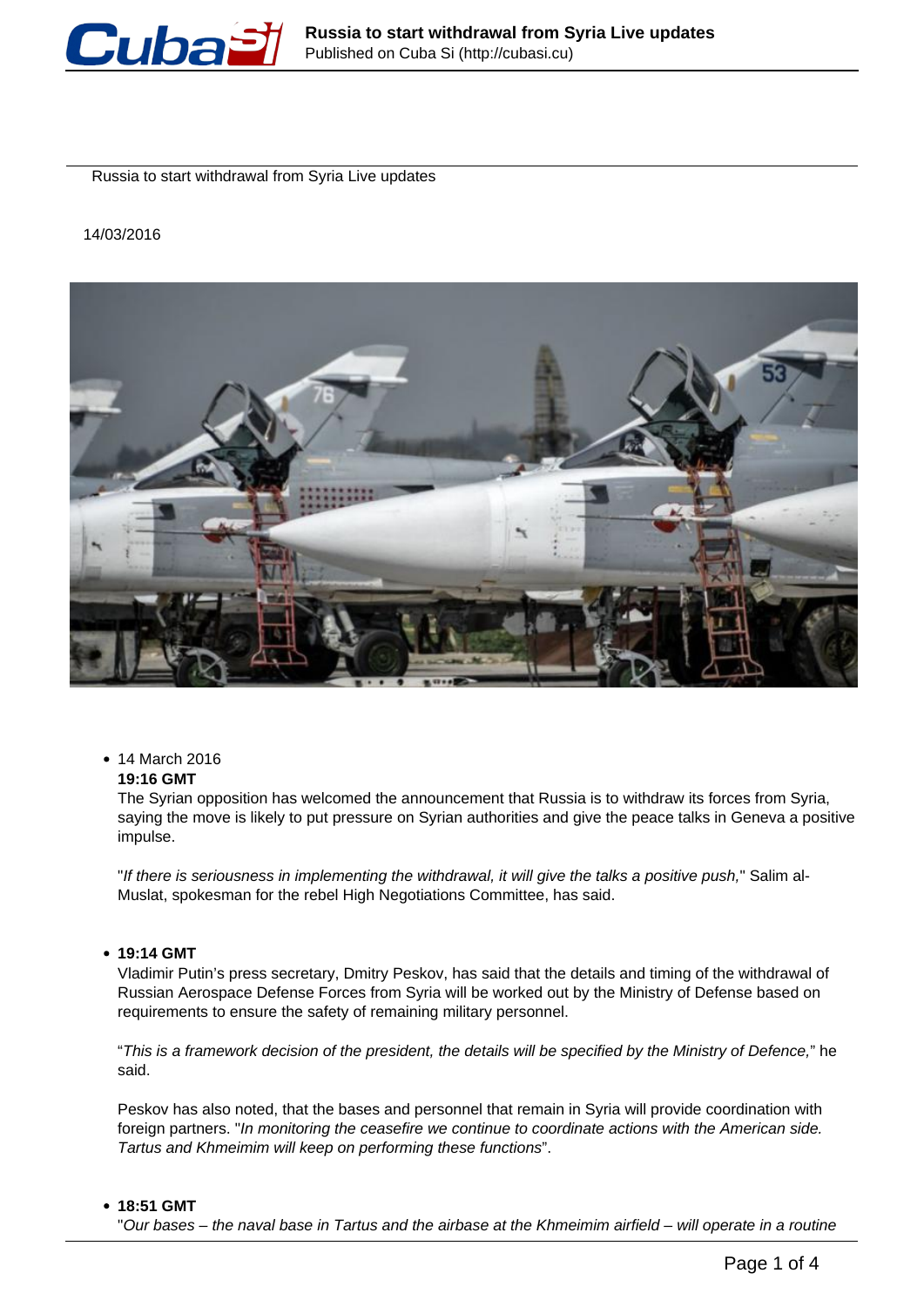

mode. They are to be safely protected from the land, from the sea and from air," Vladimir Putin has said, adding that those Russia servicemen who will stay in Syria will be engaged in monitoring the ceasefire regime. "A part of our military group has been traditionally deployed in Syria for many years and now it will be tasked with fulfilling the very important job of monitoring the ceasefire regime and creating conditions for the peace process."

### **18:40 GMT**

[@](https://twitter.com/RT_com)**[RT\\_com](https://twitter.com/RT_com)** #**Moscow** will keep its #**Hmeymim** airbase in #**Latakia** province - #**Putin** http://on.rt.com/76wy #**Russia** #**withdrawal**



• 18:30 GMT

The US State Department has not yet assessed reports of Moscow's decision to withdraw Russia's air group from Syria, according to the department's spokesperson John Kirby. "I did not see that report before coming out here today. So, I am going to have to reserve comment until we have a chance to take a look at it and make an assessment", Kirby said.

### **18:21 GMT**

Syria and Russia have agreed to reduce the presence of the Russian Aerospace Defense Forces in the Middle Eastern country after it helped the Syrian army make military gains, according to a statement made by the Syrian president, stating the move will be in line with "the continuation of the cessation of hostilities and in accordance with the situation on the ground."

Russia has pledged to continue its support for Syria in "combating terrorism," the same statement declared.

#### **18:20 GMT**

In a phone conversation between Vladimir Putin and Syria's President Bashar Assad at Moscow's initiative,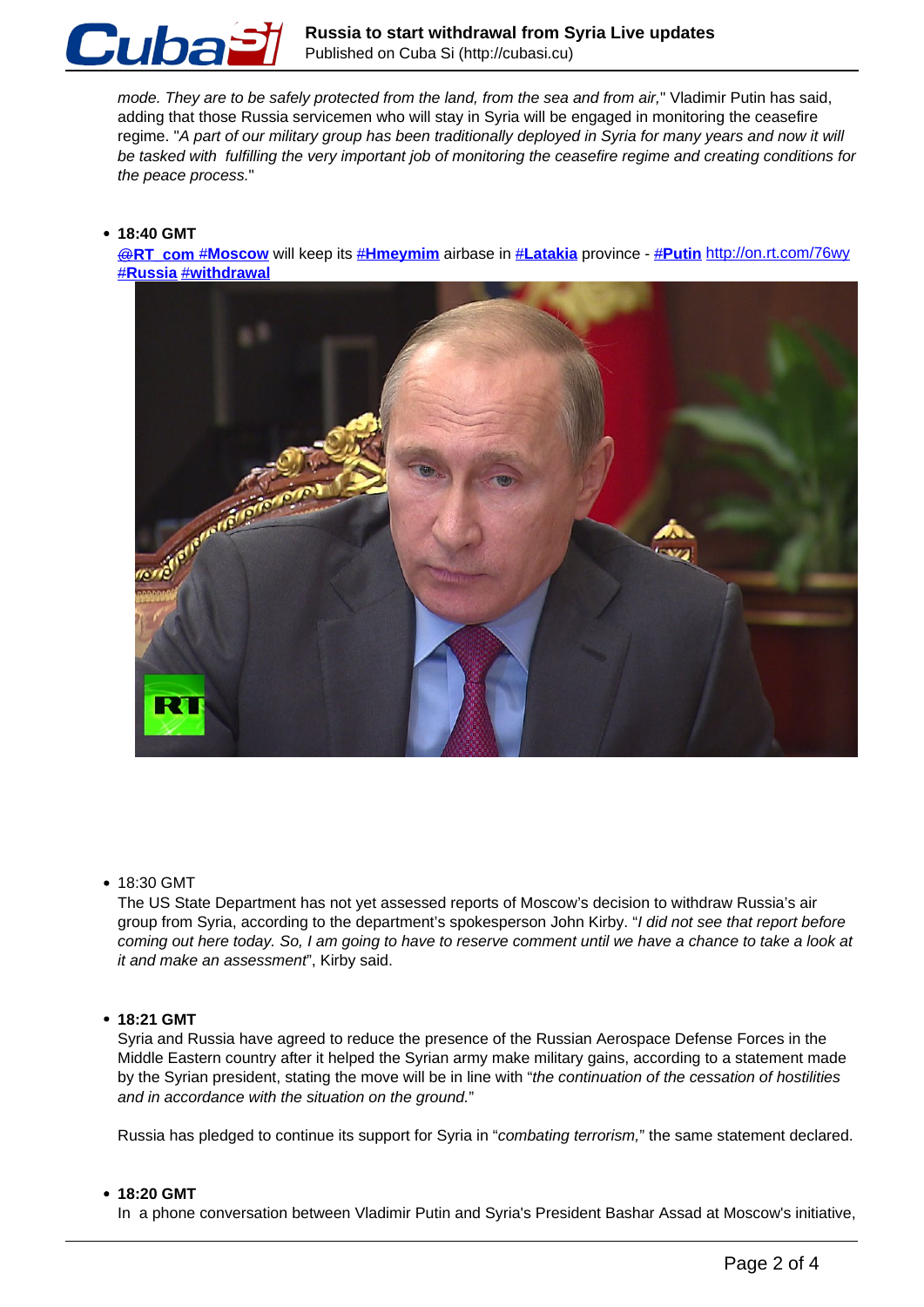

the two leaders have agreed that the actions of Russia's Air Force in Syria have allowed them to "profoundly reverse the situation" in connection to fighting terrorists in the region, having "disorganized militants' infrastructure and inflicted fundamental damage upon them."

# **18:17 GMT**

"I ask the Russian Foreign Ministry to intensify Russia's participation in organizing the peace process to solve the Syrian problem," Putin said during his meeting with Foreign Minister Sergey Lavrov. Lavrov has assured the president that the operations of the Russian Aerospace Defense Forces had created the conditions for the political process in Syria. He noted that the talks on Syria's future had resumed in Geneva earlier on Monday, adding that "the work is not easy, it is yet to be understood how all these groups [that take part in the talks] could gather at the same table together. But the process has got underway, and it is in our common interests to make it sustainable and irreversible."

**@RT\_com #Putin** orders start of Russian military **#withdrawal** from #Syria, says 'objectives achieved' http://on.rt.com/76wy



### • 18:15 GMT

"I consider the objectives that have been set for the Defense Ministry to be generally accomplished," Putin has said during a meeting with Defense Minister Sergey Shoigu and Russian Foreign Minister Sergey Lavrov. "That is why I order to start withdrawal of the main part of our military group from the territory of the Syrian Arab Republic starting from tomorrow."

@**RT\_com** 9,000+ sorties, terrorists' key supply routes blocked during Russian op in #**Syria** - Def Min http://on.rt.com/76wy